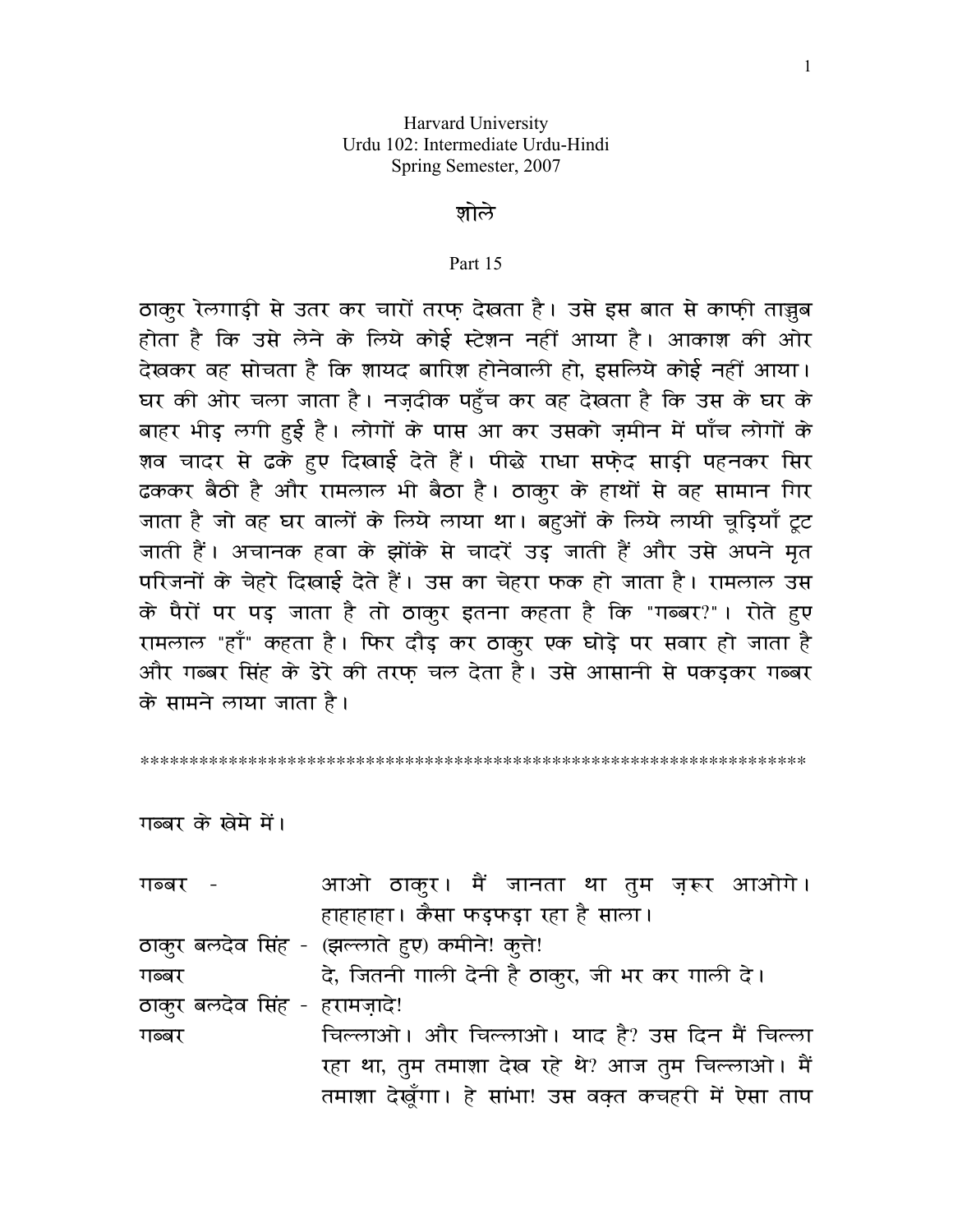मुझको, ऐसा ताप मुझको, अवसर मिलता तो वहीं हरामज़ादे का टेकुआ दबा देता। मगर करता क्या? चार-चार पुलिसवाले पकड़े हुए, हाथ में हथकड़ी, पैरों में बेड़ी। (ठाकुर से पूछते हुए) याद है? याद है? कोई आख़िरी ख़्वाहिश है तुम्हारी, ठाकुर? (ठाकुर उस के मुँह पर थूकता है।) अभी तक बहुत जान बाकी़ है तेरे हाथों में। बाँध दो साले को। (गब्बर के आदमी ठाकुर को बाँध देते हैं। गब्बर के एक हाथ में तलवार है। वह एक डाकू से उसकी तलवार लेता है। अब उस के दोनों हाथों में तलवारें हैं।) अब मैं तुझे जान से नहीं मारूँगा। वह हाल करके छोड़ूँगा कि दुनिया थूकेगी तुझ पर। बहुत जान है तेरे हाथों में। ये हाथ लगाम पकड़ के घोड़े को बिठा देते हैं। बहुत जान है तेरे हाथों में। याद है ठाकुर, क्या कहे थे तुम? यह हाथ नहीं, फाँसी का फंदा है। देख! फंदा खुल गया। (चिल्लाकर) खुल गया फंदा। बहुत जान है हाथों में ऐ। (ठाकुर के पीछे खड़ा होकर दोनों हाथों से पकड़ी हुई तलवारें गब्बर सिर के ऊपर उठाता है।) ये हाथ हम को दे दे ठाकुर।

ठाकुर बलदेव सिंह - नहीं, नहीं।

गब्बर -ये हाथ हमको दे ठाकुर!

वर्तमान में वापस आ जाते हैं। हवा के झोंके से ठाकुर का शॉल उड़ जाता है और हमें पता चल जाता है कि उस के दोनों हाथ नहीं हैं। उस की बहू राधा शॉल उठा कर उस के कंधों पर रखती है और वह चला जाता है। सब लोग अवाक खड़े रह जाते हैं।

गब्बर के गिरोह के गाँव पर हमला करने के बाद पुलिस आकर गाँववालों के बयान लिखती है। एक किसान का बयान लिखने के बाद उससे कहा जाता है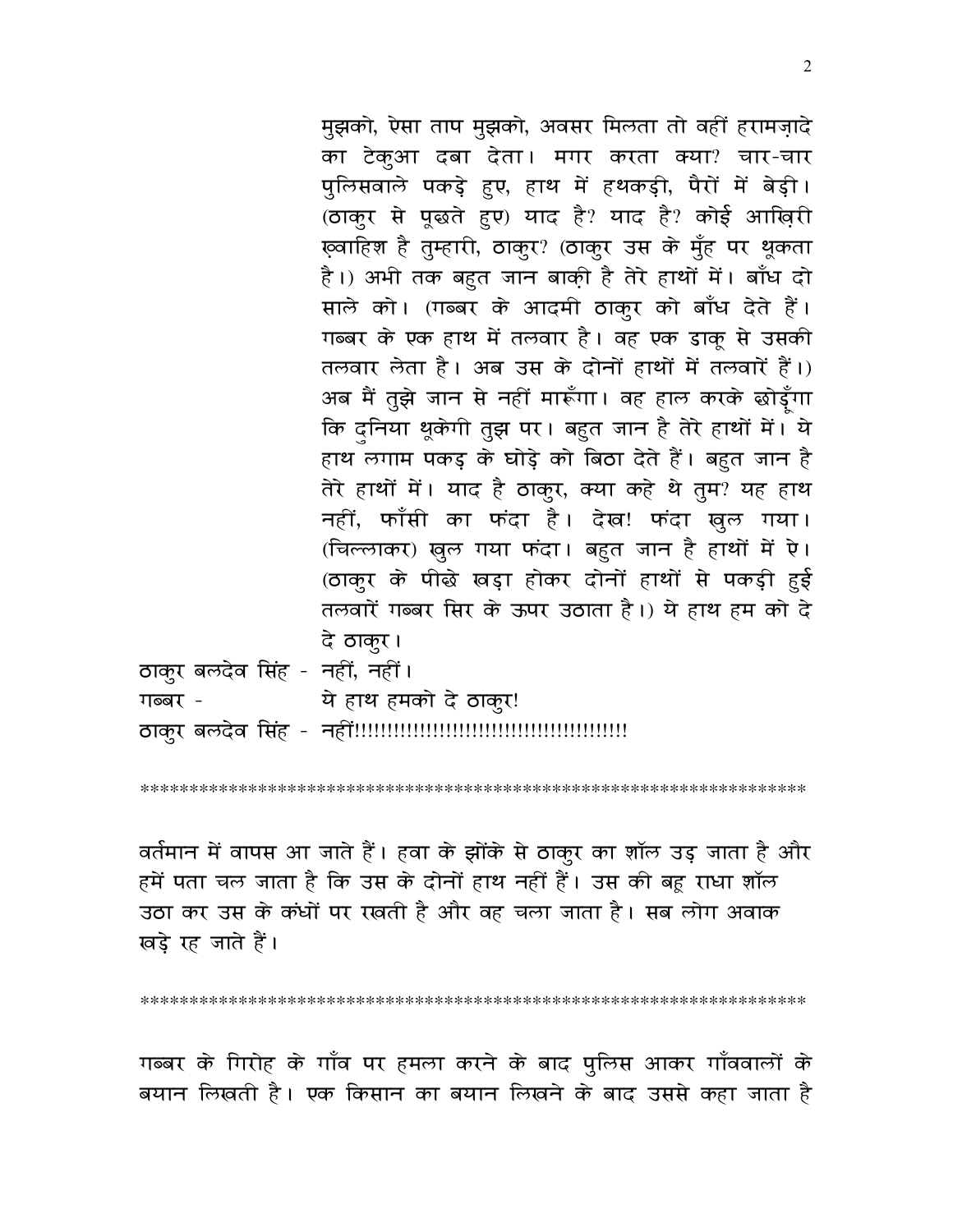कि अँगूठाछाप काग़ज़ पर लगा दो।

| पुलिस अफ्सर -               | उस के बाद कुछ देखा तुमने?                                              |
|-----------------------------|------------------------------------------------------------------------|
| ग्रामीण -                   | नहीं साहब। गोली चलते ही हमने सब खिड़की दुवार बन्द                      |
|                             | कर लिये।                                                               |
| पुलिस अफ्सर -               | हम्म। ठीक है। (काग़ज़ की ओर इश़ारा कर के) यहाँ पर                      |
|                             | अँगूठा लगा दो।                                                         |
| ग्रामीण -                   | जी साहब ।                                                              |
| पुलिस अफ्सर -               | इधर। (ठाकुर को आते हुए देखकर कहता है।) आइये                            |
|                             | ठाकुर साहब। ठाकुर साहब, यहाँ जो हुआ मुझे इन लोगों                      |
|                             | से पता चल गया। आप से एक और बात करनी है।                                |
|                             | ठाकुर बलदेव सिंह - पुलिस को गब्बर चाहिये, ज़िंदा या मुर्दा। वह एक न एक |
|                             | दिन आापको मिल जाएगा इनस्पेक्टर साहब।                                   |
| पुलिस अफ्सर -               | कुछ बता सकते हैं आप, गब्बर सिंह के बारे में?                           |
| ठाकुर बलदेव सिंह - जी नहीं। |                                                                        |
| पुलिस अफ्सर -               | ठीक है। मुझे बस इतना ही पूछना था। (हाथ आगे बढ़ाता                      |
|                             | है, ठाकुर के हाथ से मिलाने के लिये। याद आने पर कि                      |
|                             | टाकुर के हाथ हैं नहीं थोड़ा सा झेंप जाता है।) शुक्रिया                 |
|                             | ठाकुर साहब ।                                                           |
|                             | ठाकुर बलदेव सिंह -(ठाकुर बस दमरी ओर देख कर कहता है) नमस्ते। (वह        |
|                             | चलता है।)                                                              |

शब्दावली

| चारों तरफ् = all around (adv)       | सफेद = white $\text{(adj)}$      |
|-------------------------------------|----------------------------------|
| ताञ्जूब होना = to be surprised (vi) | साड़ी = sari (f)                 |
| आकाश = sky $(m)$                    | झोंका = gust $(m)$               |
| बारिश = $rain(f)$                   | $3\overline{5}$ ना = to fly (vi) |
| नजदीक = close (adv)                 | $\overline{H} =$ dead (adj)      |
| भीड $=$ crowd (f)                   | परिजन = family $(m)$             |
| श <b>व</b> = corpse (m)             | चेहरा = face $(m)$               |
| चादर = sheet (f)                    | तिलमिलाना = to be in the grip of |
| ढकना = to cover (vt)                | impotent anger (vi)              |
|                                     |                                  |